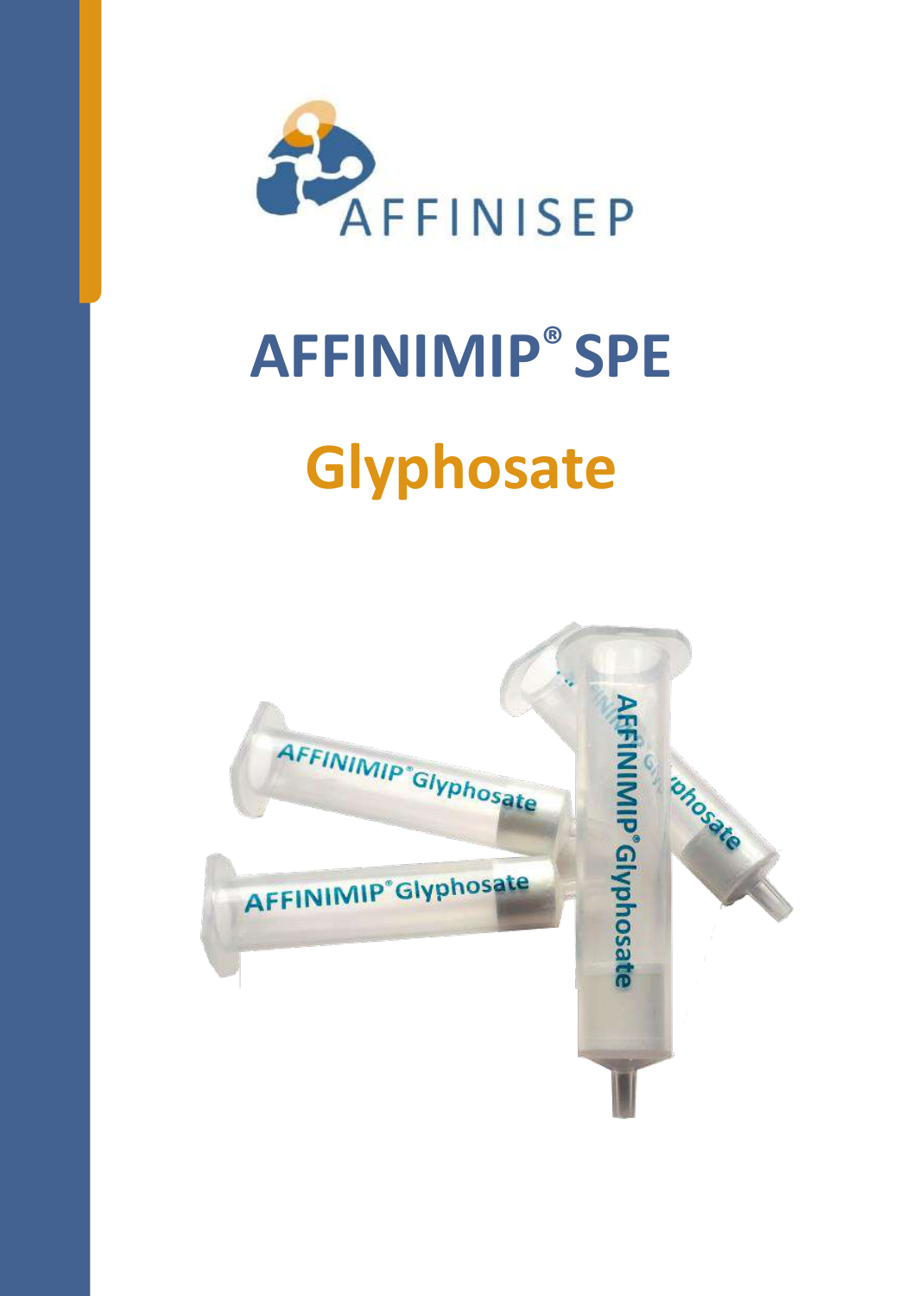## **TABLE OF CONTENTS**

| <b>Glyphosate analysis</b>                                                                                                                                                                                                                                                                                                                                                                                                                                                                                                                                                                                                                                                                                                                                                                                                                                  | 3  |
|-------------------------------------------------------------------------------------------------------------------------------------------------------------------------------------------------------------------------------------------------------------------------------------------------------------------------------------------------------------------------------------------------------------------------------------------------------------------------------------------------------------------------------------------------------------------------------------------------------------------------------------------------------------------------------------------------------------------------------------------------------------------------------------------------------------------------------------------------------------|----|
| <b>AFFINIMIP<sup>®</sup> SPE GLYPHOSATE KITS</b>                                                                                                                                                                                                                                                                                                                                                                                                                                                                                                                                                                                                                                                                                                                                                                                                            | 4  |
| <b>Application notes</b>                                                                                                                                                                                                                                                                                                                                                                                                                                                                                                                                                                                                                                                                                                                                                                                                                                    | 5  |
| Glyphosate - AMPA and Glufosinate in cereals - No<br>derivatization - LC-MS/MS<br>Glyphosate - AMPA and Glufosinate in apple juice $-$ No<br>derivatization - LC-MS/MS<br>Glyphosate - AMPA and Glufosinate in black tea - No<br>derivatization - LC-MS/MS<br>Glyphosate - AMPA and Glufosinate in honey- No derivatization<br>- LC-MS/MS<br>Glyphosate - AMPA and Glufosinate in Cannabis like plant -No<br>derivatization - LC-MS/MS<br>Glyphosate - AMPA and Glufosinate in Water- No derivatization<br>$-LC$ -MS/MS<br>Glyphosate - AMPA and Glufosinate in Water- Capillary<br>Electrophoresis analysis<br>Glyphosate - AMPA and Glufosinate in several waters - FMOC<br>derivatization - LC-MS/MS<br>Monitoring of glyphosate - AMPA with a passive sampler<br>AFFINIMIP <sup>®</sup> POCIS Glyphosate<br>Analytical conditions for LC-MS/MS analysis |    |
| <b>Analytical conditions for LC-MS/MS analysis</b>                                                                                                                                                                                                                                                                                                                                                                                                                                                                                                                                                                                                                                                                                                                                                                                                          | 14 |
| <b>Ordering information</b>                                                                                                                                                                                                                                                                                                                                                                                                                                                                                                                                                                                                                                                                                                                                                                                                                                 | 15 |
| <b>About AFFINISEP</b>                                                                                                                                                                                                                                                                                                                                                                                                                                                                                                                                                                                                                                                                                                                                                                                                                                      | 16 |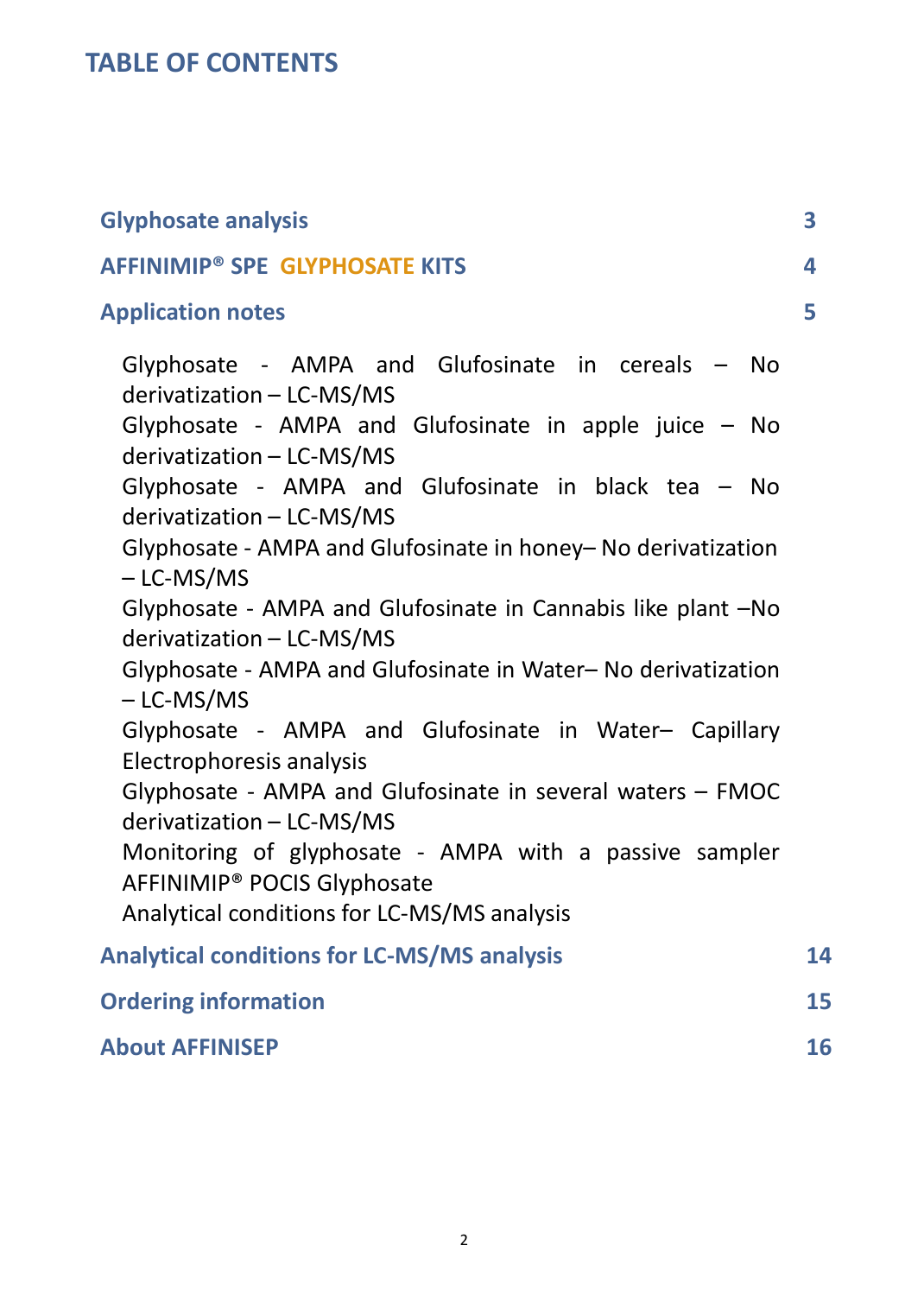## **GLYPHOSATE ANALYSIS**



This booklet describes different applications of **AFFINIMIP® SPE Glyphosate** for the analysis of **Glyphosate, AMPA and Glufosinate**. The determination of very low concentrations of these molecules in various waters as well as in very complex matrices is shown.

In addition, as these molecules can be found in surface and underground water, an application with **AFFINIMIP® POCIS Glyphosate** shows the uptake of these molecules as a POCIS passive sampler.

For the analysis of these compounds, several analytical methods have been used such as LC-MS/MS even without derivatization as well as Capillary Electrophoresis –UV.



#### *Do you know?*

Glyphosate and Glufosinate are closely related herbicides referred to as phospho-herbicides. Glyphosate undergoes rapid microbial degradation in plants, soil and water to the metabolite aminomethylphosphonic acid (AMPA). Codex alimentarius has defined a MRL (maximum residue limit) for Glyphosate of 0.05mg/Kg in meat or milk and 30mg/Kg in cereals and for Glufosinate, 2mg/kg of soybean.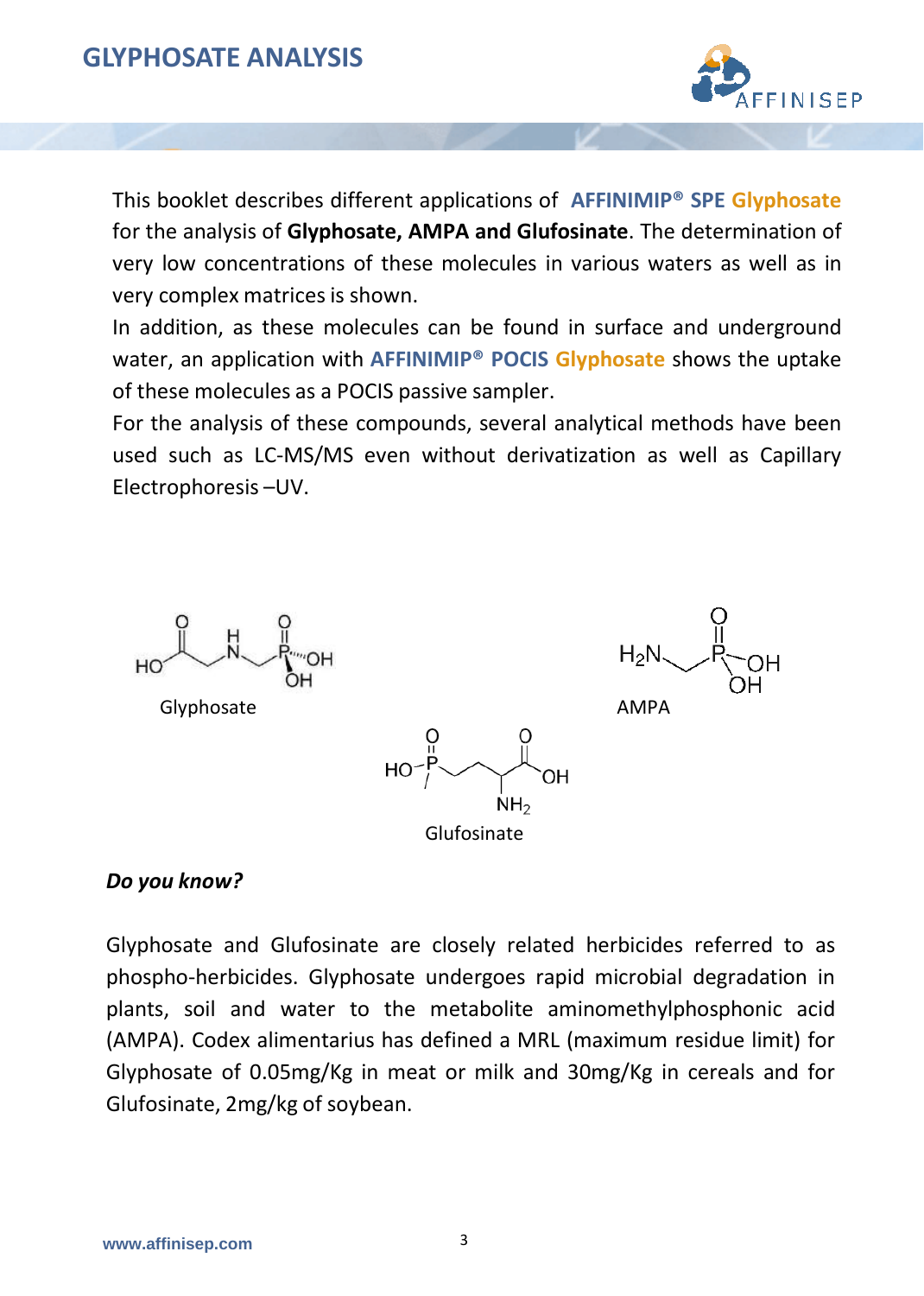## **AFFINIMIP® SPE Glyphosate kits**



- Efficient for Glyphosate, AMPA, Glufosinate et others metabolites
- Ready to use kit
- √ Tested with LC-MS/MS, Capillary Electrophoresis UV
- $\checkmark$  Do not require derivatization of these molecules
- √ Tested on large volume of water, tea, cereals, honey...
- ✔ Simple & Fast process
- **High capacity cartridges**  $\checkmark$

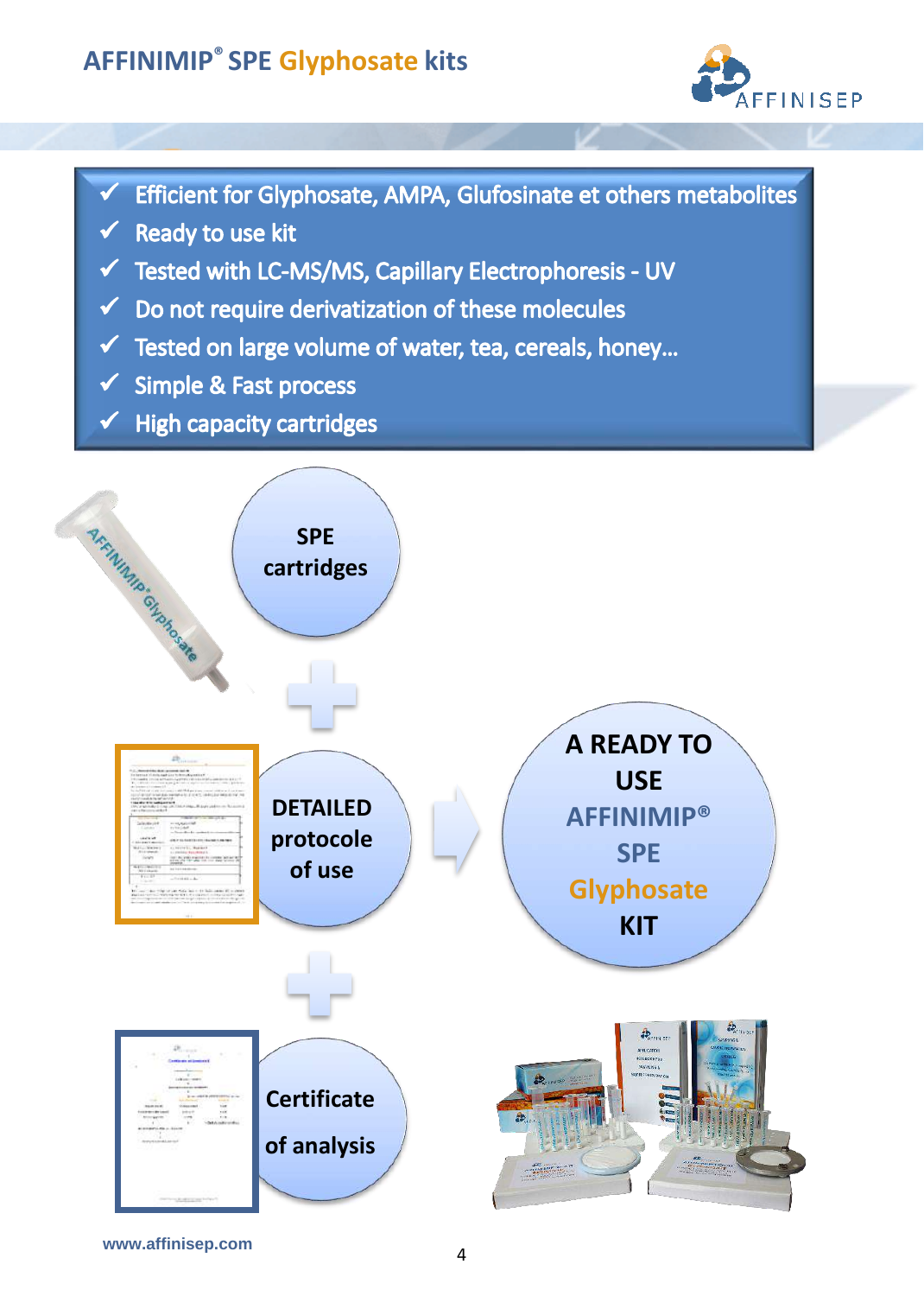## **GLYPHOSATE, AMPA, GLUFOSINATE IN CEREALS NO DERIVATIZATION – LC-MS/MS**



#### **PROTOCOL OF PURIFICATION**

**Sample preparation**

Mix 3g of crushed cereals + 25mL water with 1% formic acid. Sonicate 30 min, centrifuge 10 min. The supernatant is put to pH = 7 with ammonia solution and filtered to form the loading solution.

#### **Purification with a 6mL AFFINIMIP® SPE Glyphosate cartridge**

#### **Equilibration**

9mL pure Water **Loading**

9mL loading solution

**Washing of interferences**

24mL Water

#### **Elution (E)**

8 mL water with HCl 0.1M Elutions are evaporated under vacuum at 60°C for 2 hours and dissolved in 3 mL of mobile phase containing EDTA-Na2 0,8mM.

#### **HPLC Method with LC – MS/MS**

Analysis by HPLC – MS/MS (QTRAP 4000) Column: Acclaim trinity Q1 100mm x 3mm ID  $(3µm)$ Mobile phase: gradient with Ammonium

formiate 50 mM  $pH = 2.9$  (A) – Acetonitrile (B)

| Time (min) | % A | % B |
|------------|-----|-----|
| 0          | 100 | O   |
| 3          | 100 | O   |
| 3,2        | 0   | 100 |
| 6,0        | 0   | 100 |
| 6,2        | 100 | ი   |
| 10,2       | 100 |     |

Flow rate: 0,5mL/min Injection volume: 20µL.



#### **RESULTS**

Recovery of Glyphosate, AMPA and Glufosinate after **AFFINIMIP® SPE Glyphosate** clean-up of Cereals spiked at 92µg/Kg each. No derivatization was performed.

|            |      |     | Glyphosate AMPA Glufosinate |
|------------|------|-----|-----------------------------|
| Yield (%)  | 101% | 98% | 93 %                        |
| $RSD(n=3)$ | 3 %  | 2%  | <b>3</b> %                  |

| <b>6mL</b> format with enhanced performances |
|----------------------------------------------|
|                                              |
|                                              |
|                                              |
|                                              |
|                                              |
|                                              |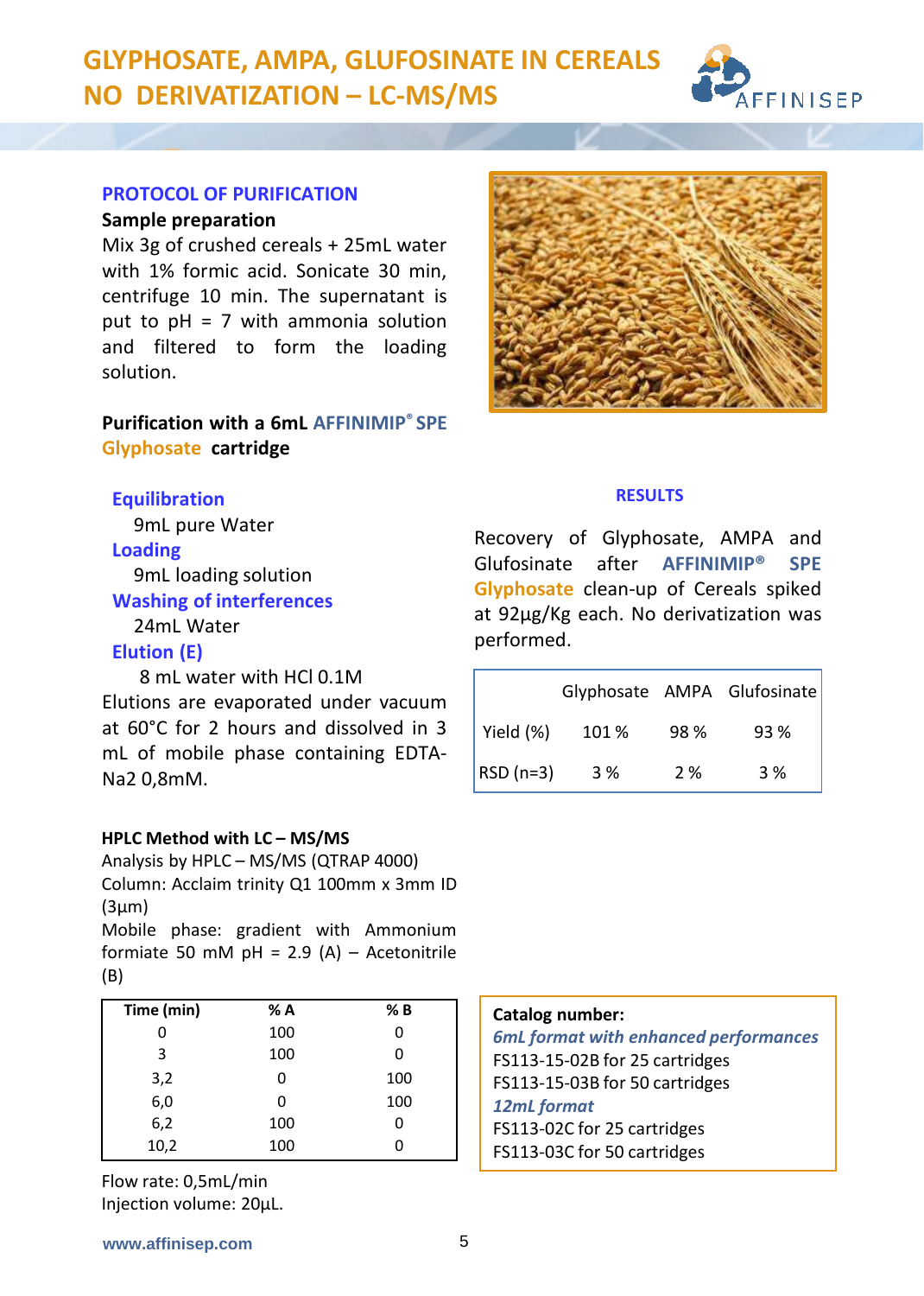## **GLYPHOSATE, AMPA, GLUFOSINATE IN APPLE JUICE NO - DERIVATIZATION – LC-MS/MS**



#### **PROTOCOL OF PURIFICATION**

**Sample preparation**

A mixture of 5mL of apple juice + 15mL water + 200µL Formic acid is put to pH = 7 with ammonia solution to form the loading solution.

#### **Purification with a 6mL AFFINIMIP® SPE Glyphosate cartridge**

#### **Equilibration**

6mL pure Water **Loading** 6mL loading solution **Washing of interferences**

12mL Water **Elution (E)**

8 mL water with HCl 0.1M Elutions are evaporated under vacuum at 60°C for 2 hours and dissolved in 1 mL of mobile phase containing EDTA-Na2 0,8mM.

#### **HPLC Method with LC – MS/MS**

Analysis by HPLC – MS/MS (QTRAP 4000) Column: Acclaim trinity Q1 100mm x 3mm ID (3µm)

Mobile phase: gradient with Ammonium formiate 50 mM  $pH = 2.9$  (A) – Acetonitrile (B)

| Time (min) | % A | % B |
|------------|-----|-----|
| 0          | 100 | 0   |
| 3          | 100 | O   |
| 3,2        | 0   | 100 |
| 6,0        | 0   | 100 |
| 6,2        | 100 | ი   |
| 10,2       | 100 | n   |

Flow rate: 0,5mL/min Injection volume: 20µL.



#### **RESULTS**

Recovery of Glyphosate, AMPA and Glufosinate after **AFFINIMIP® SPE Glyphosate** clean-up of Apple juice spiked at 67µg/Kg each. No derivatization was performed.

|              |      |     | Glyphosate AMPA Glufosinate |
|--------------|------|-----|-----------------------------|
| Yield $(\%)$ | 96 % | 86% | 92 %                        |

| Catalog number:             |
|-----------------------------|
| <b>6mL</b> format           |
| FS113-02B for 25 cartridges |
| FS113-03B for 50 cartridges |
| 12mL format                 |
| FS113-02C for 25 cartridges |
| FS113-03C for 50 cartridges |
|                             |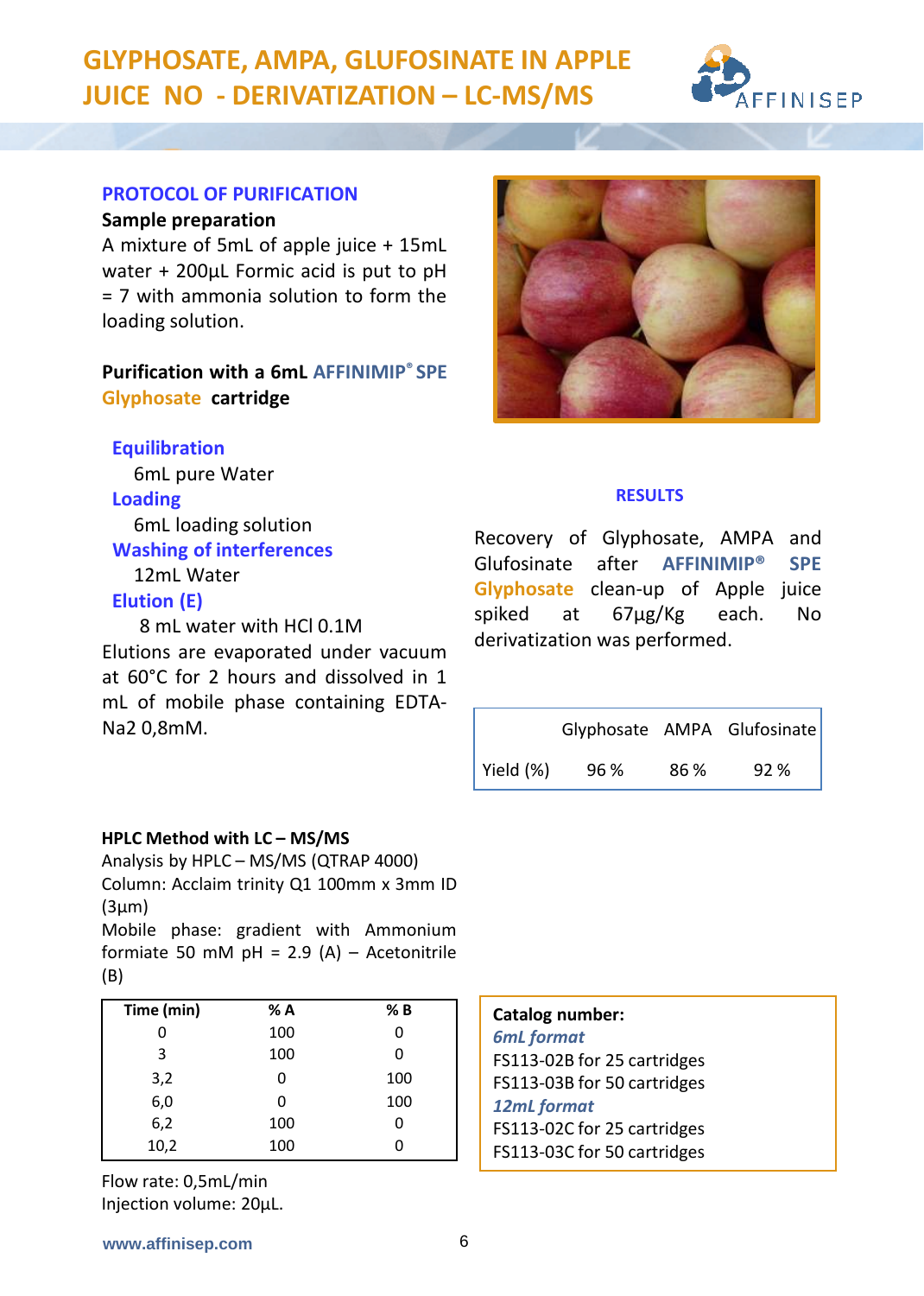#### **GLYPHOSATE, AMPA, GLUFOSINATE in BLACK TEA NO DERIVATIZATION – LC-MS/MS** FEINISEP

#### **PROTOCOL OF PURIFICATION**

**Sample preparation**

Mix 3g of dry tea +50mL water with 1% formic acid. Sonicate 30 min, centrifuge 10 min. The supernatant is filtered and put to pH = 7 with ammonia solution to form the loading solution.

#### **Purification with a 6mL AFFINIMIP® SPE Glyphosate cartridge**

#### **Equilibration**

6mL pure Water **Loading** 3mL loading solution **Washing of interferences**

## 12mL Water

**Elution (E)**

8mL water with HCl 0.1M Elutions are evaporated under vacuum at 60°C for 2 hours and dissolved in 3 mL of mobile phase containing EDTA-Na2 0,8mM.

#### **HPLC Method with LC – MS/MS**

Analysis by HPLC – MS/MS (QTRAP 4000) Column: Acclaim trinity Q1 100mm x 3mm ID  $(3µm)$ Mobile phase: gradient with Ammonium

formiate 50 mM  $pH = 2.9$  (A) – Acetonitrile (B)

| Time (min) | % A | % B |
|------------|-----|-----|
| 0          | 100 | 0   |
| 3          | 100 | O   |
| 3,2        | 0   | 100 |
| 6,0        | 0   | 100 |
| 6,2        | 100 | ი   |
| 10,2       | 100 | n   |

Flow rate: 0,5mL/min Injection volume: 20µL.



#### **RESULTS**

Recovery of Glyphosate, AMPA and Glufosinate after **AFFINIMIP® SPE Glyphosate** clean-up of flavoured Black Tea spiked at 1,67mg/kg each. No derivatization was performed.

|                  |       |      | Glyphosate AMPA Glufosinate |
|------------------|-------|------|-----------------------------|
| Yield (%)        | 103%  | 81%  | 100%                        |
| $RSD(n=3)$       | 10%   | 12%  | 6 %                         |
| Matrix<br>effect | $-3%$ | 23 % | 6%                          |

| Catalog number:             |
|-----------------------------|
| <b>6mL</b> format           |
| FS113-02B for 25 cartridges |
| FS113-03B for 50 cartridges |
| 12mL format                 |
| FS113-02C for 25 cartridges |
| FS113-03C for 50 cartridges |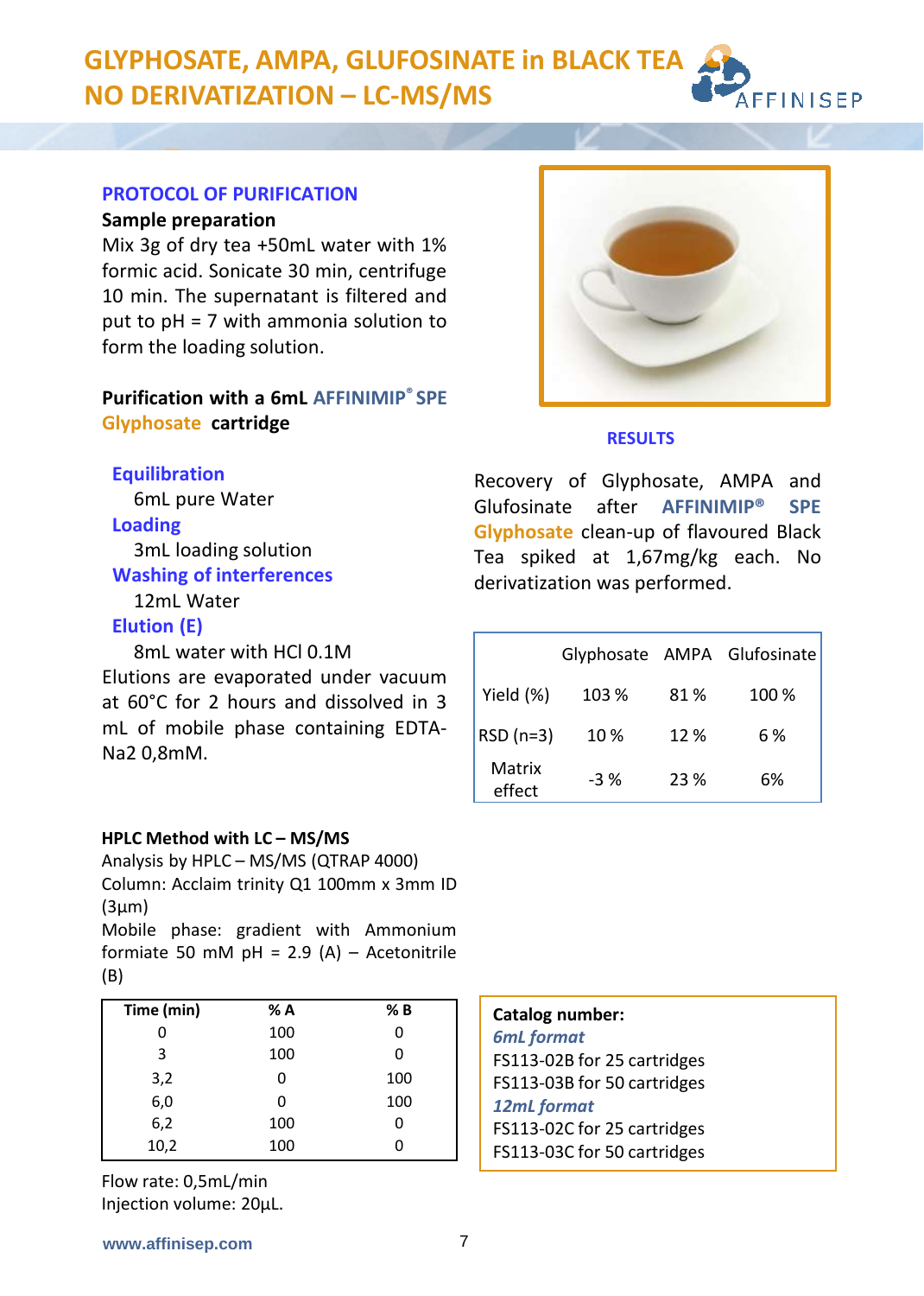**GLYPHOSATE, AMPA, GLUFOSINATE IN HONEY NO DERIVATIZATION – LC-MS/MS**



#### **PROTOCOL OF PURIFICATION**

**Sample preparation**

10 grams of honey are mixed with 30 mL of ultrapure water - 1% formic acid and magnetically stirred during 30 minutes. The mixture is then filtered through 0.45µm filter and neutralized to pH 7 with ammonia solution to form the loading solution.

#### **Purification with a 6mL AFFINIMIP® SPE Glyphosate cartridge**

**Equilibration**

6mL pure Water

#### **Loading**

3mL loading solution

**Washing of interferences**

12mL Water

#### **Elution (E)**

8mL water with HCl 0.1M Elutions are evaporated under vacuum at 60°C for 2 hours and dissolved in 3 mL of mobile phase containing EDTA-Na2 0,8mM.

#### **HPLC Method with LC – MS/MS**

Analysis by HPLC – MS/MS (QTRAP 4000) Column: Acclaim trinity Q1 100mm x 3mm ID  $(3µm)$ 

Mobile phase: gradient with Ammonium formiate 50 mM  $pH = 2.9$  (A) – Acetonitrile (B)

| Time (min) | % A | % B |
|------------|-----|-----|
| 0          | 100 | 0   |
| 3          | 100 | O   |
| 3,2        | 0   | 100 |
| 6,0        | 0   | 100 |
| 6,2        | 100 | ი   |
| 10,2       | 100 | n   |

Flow rate: 0,5mL/min Injection volume: 20µL.



#### **RESULTS**

Recovery of Glyphosate, AMPA and Glufosinate after **AFFINIMIP® SPE Glyphosate** clean-up of Honey spiked at 400 µg/kg each. No derivatization was performed.

|                  |        |        | Glyphosate AMPA Glufosinate |
|------------------|--------|--------|-----------------------------|
| Yield (%)        | 104 %  | 89%    | 100%                        |
| $RSD(n=3)$       | 4 %    | 8%     | 8%                          |
| Matrix<br>effect | $-16%$ | $-36%$ | $-19%$                      |

| Catalog number:             |
|-----------------------------|
| <b>6mL</b> format           |
| FS113-02B for 25 cartridges |
| FS113-03B for 50 cartridges |
| <b>12mL</b> format          |
| FS113-02C for 25 cartridges |
| FS113-03C for 50 cartridges |
|                             |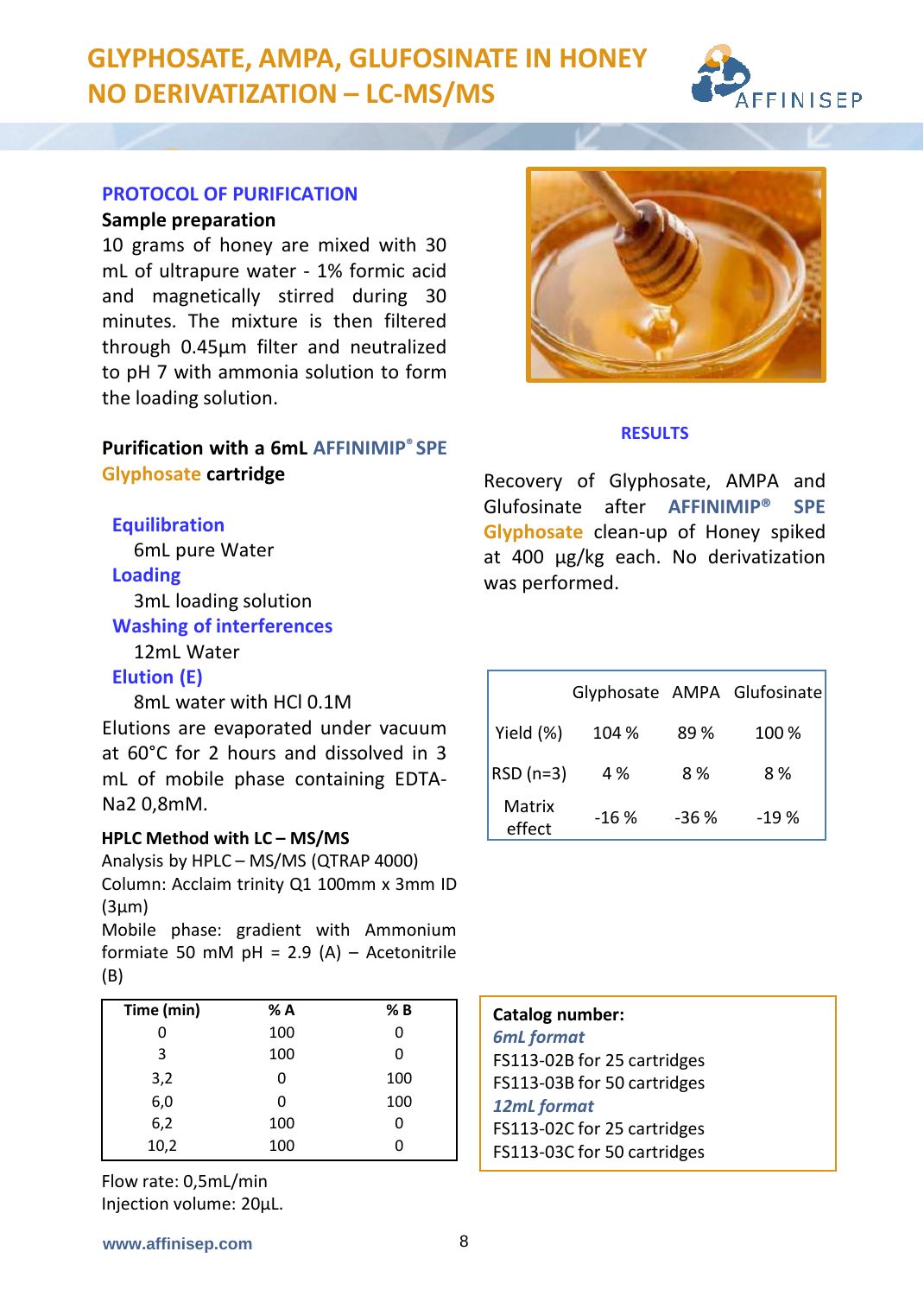**www.affinisep.com**

#### **GLYPHOSATE, AMPA, GLUFOSINATE IN CANNABIS LIKE PLANT - NO DERIVATIZATION – LC-MS/MS FFINISEP**

## **PROTOCOL OF PURIFICATION**

**Sample preparation**

3g Dried and crushed *Datisca Cannabina* cannabis like plant mixed with 60 mL water - 1% Formic acid were sonicated for 30 mn and centrifuged at 4000 RPM for 10 mn. After filtration, the solution is neutralized at  $pH = 7$ with ammonia solution. The loading solution is obtained after a 0.45µm filtration.

#### **Purification with a 6mL**

**AFFINIMIP® SPE Glyphosate cartridge Equilibration**

9mL pure Water

#### **Loading**

6mL loading solution **Washing of interferences** 24mL Water **Elution (E)**

8 mL water with HCl 0.1M

Elutions are evaporated under vacuum at 60°C for 2 hours and dissolved in 3 mL of mobile phase containing EDTA-Na2 0,8mM.

Analytical conditions according to p 14



Recovery of Glyphosate, AMPA and Glufosinate after AFFINIMIP® SPE Glyphosate clean-up of dryed plant spiked at 333µg/Kg each. No derivatization was performed.

|            |      |      | Glyphosate AMPA Glufosinate |
|------------|------|------|-----------------------------|
| Yield (%)  | 70 % | 72 % | 81%                         |
| $RSD(n=3)$ | 5 %  | 7 %  | 6%                          |

#### **Catalog number:**

**AFFINIMIP® SPE Glyphosate** *6mL format with enhanced performances* FS113-15-02B for 25 cartridges FS113-15-03B for 50 cartridges

*12mL format* FS113-02C for 25 cartridges FS113-03C for 50 cartridges

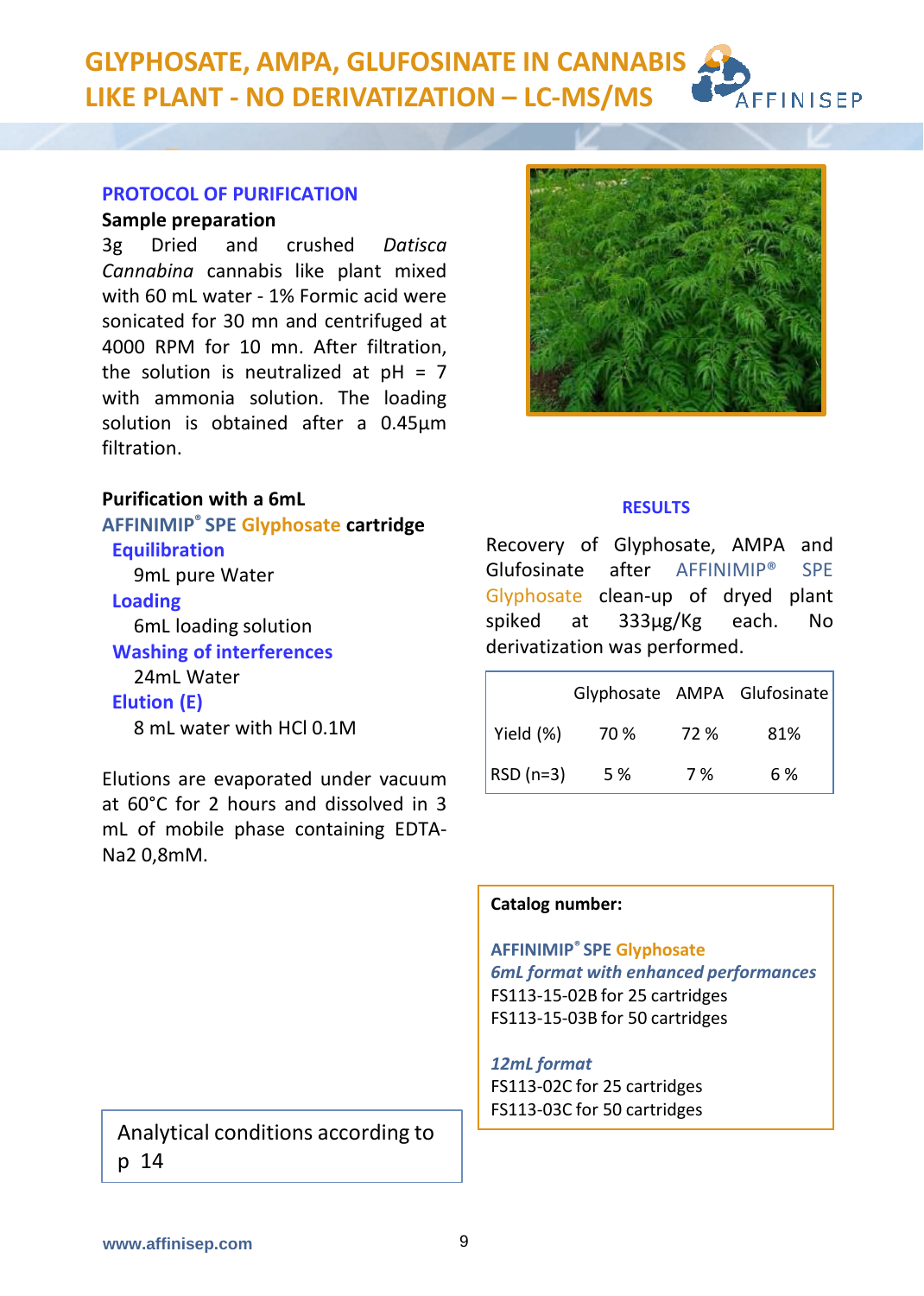

#### **PROTOCOL OF PURIFICATION**

#### **RESULTS**

**Purification with a 6mL AFFINIMIP® SPE Glyphosate cartridge**

#### **Equilibration**

6mL pure Water **Loading** 100mL spiked water **Washing of interferences** 6mL Water

#### **Elution (E)**

8mL water with HCl 0.1M Elutions are evaporated under vacuum at 60°C for 2 hours and dissolved in 3 mL of mobile phase containing EDTA- $Na<sub>2</sub> 0,8mM.$ 



Chromatograms obtained after a clean-up with **AFFINIMIP®SPE Glyphosate** for 100mL water spiked at 3µg/L of each molecule

Recovery of Glyphosate, AMPA and<br>Glufosinate after AFFINIMIP<sup>®</sup> SPE Glufosinate after **AFFINIMIP® Glyphosate** clean-up of water spiked at 3µg/L each. No derivatization was performed.

#### **HPLC Method with LC – MS/MS**

Analysis by HPLC – MS/MS (QTRAP 4000) Column: Acclaim trinity Q1 100mm x 3mm ID (3µm)

Mobile phase: gradient with Ammonium formiate 50 mM  $pH = 2.9$  (A) – Acetonitrile (B)

| Time (min) | % A | % B |
|------------|-----|-----|
| 0          | 100 | 0   |
| 3          | 100 | 0   |
| 3,2        | 0   | 100 |
| 6,0        | 0   | 100 |
| 6,2        | 100 | O   |
| 10,2       | 100 | o   |

Flow rate: 0,5mL/min Injection volume: 20µL.

|           |      |      | Glyphosate AMPA Glufosinate |
|-----------|------|------|-----------------------------|
| Yield (%) | 91 % | 70 % | 80%                         |
| RSD (n=3) | 2 %  | 1%   | 6%                          |

### **Catalog number:**

*6mL format with enhanced performances* FS113-15-02B for 25 cartridges FS113-15-03B for 50 cartridges *12mL format* FS113-02C for 25 cartridges FS113-03C for 50 cartridges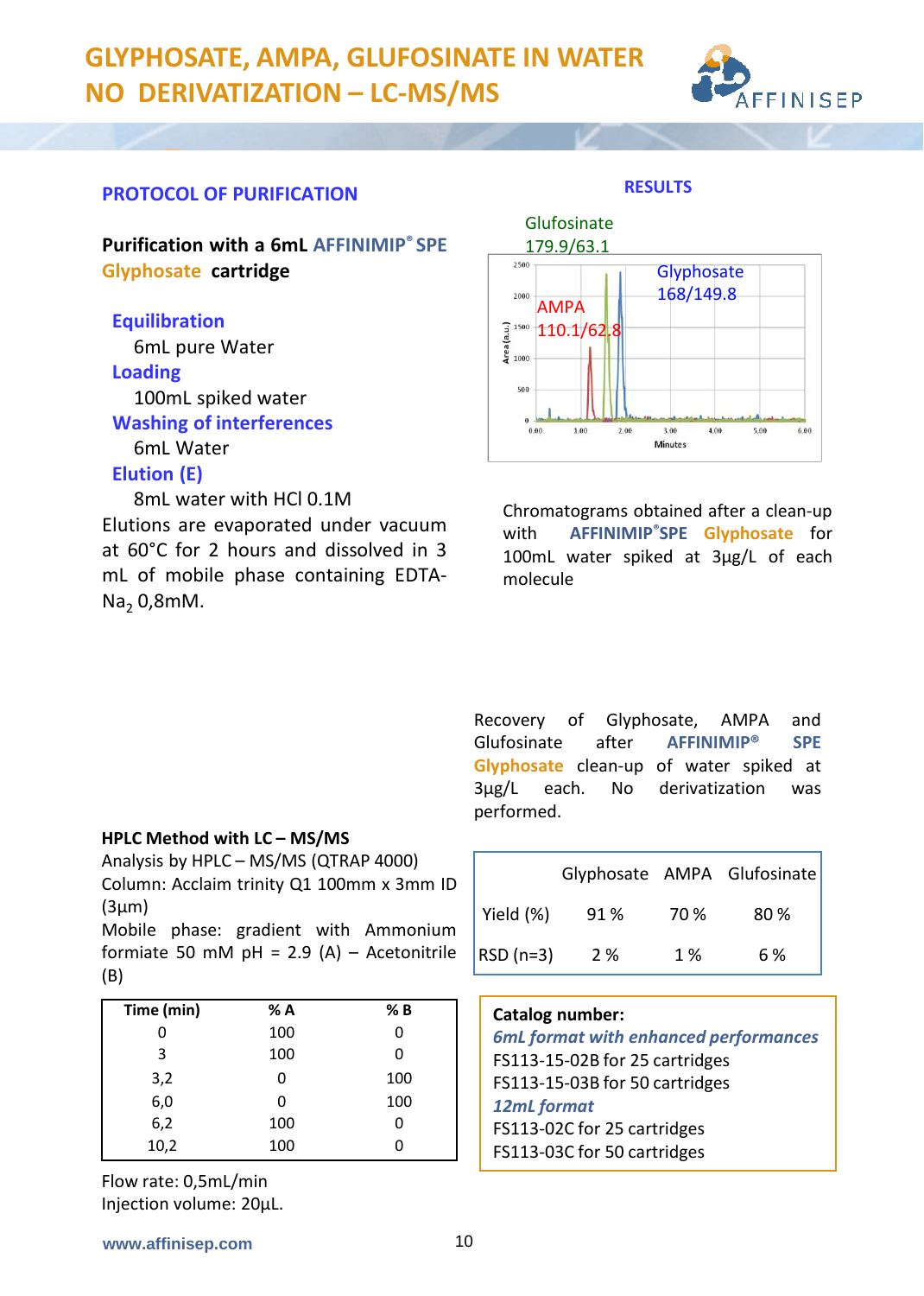## **GLYPHOSATE AND AMPA IN WATER CAPILLARY ELECTROPHORESIS ANALYSIS**



## **Efficient clean-up and enrichment RESULTS**

### **PROTOCOL OF PURIFICATION Sample preparation**

#### **Purification with a 6mL AFFINIMIP® SPE Glyphosate cartridge**

**Equilibration** 6mL pure Water **Loading** 3 to 500 mL **Washing of interferences** 3mL Water **Elution (E)** 4-8 mL water with HCl 0.1M

Recovery yields of glyphosate and AMPA after **AFFINIMIP® SPE Glyphosate** clean-up of mineral water spiked at 25µg/mL. Loading volume 3mL Analysis done by CE without derivatization

| Analytes   | Recoveries % |
|------------|--------------|
| Glyphosate | 85           |
| AMPA       | 87           |

#### **CE analysis (no derivatization)**

Column: fused-silica capillary of 60.2 cm (effective length, 50 cm) x 50 µm ID at 25°C

Mobile phase: 7.5 mM phthalic acid - 51.3 mM histidine running buffer (pH 6.5, ionic strength of 21.8 mM, buffer capacity 25 mM  $L^{-1}$  pH $^{-1}$ ) containing 1 mM CTAB Voltage : +25kV Detection UV-DAD (240nm)

#### **Publication:**

Preliminary recovery study of a commercial molecularly imprinted polymer for the extraction of glyphosate and AMPA in different environmental waters using MS, B. Claude, C. Berho, S. Bayoudh, L. Amalric, E. Coisy, R. Nehmé, P. Morin, *Environ Sci Pollut Res*, 24: 12293 (2017).

#### **Catalog number:**

*3mL format* FS113-02.IP for 25 cartridges FS113-03.IP for 50 cartridges *6mL format* FS113-02B for 25 cartridges FS113-03B for 50 cartridges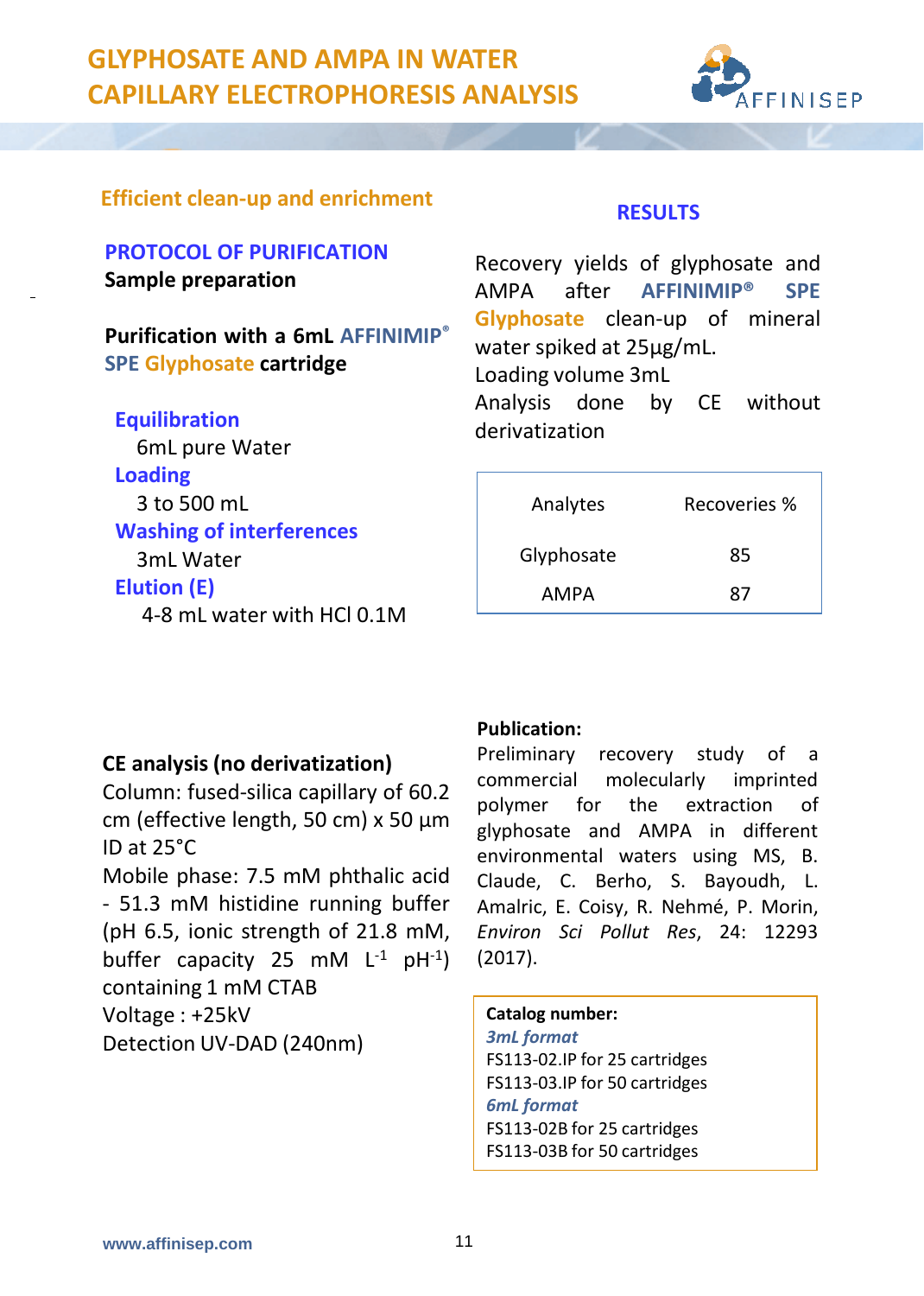## **Performance not affected by physico chemical properties of Water Loading with up to 1L**

#### **Physico chemical properties of tested waters** Salt concentrations (mg/L) and pH of analyzed solutions

|                     | Ca    | <b>Na</b> | Mg         | K   | HCO <sub>3</sub> | <sub>CI</sub> | NO <sub>3</sub> | <b>SO4</b> | Fe   | pH  |
|---------------------|-------|-----------|------------|-----|------------------|---------------|-----------------|------------|------|-----|
| Groundwater         | 15,7  | 11,3      | 4,9        | 1,3 | 76               | 9,7           | < 0.5           | 1,2        | 7,5  | 7,1 |
| Groundwater         | 22,3  | 105,7     | 17         | 4,7 | 136              | 159           | 8,9             | 15,8       | 0,17 | 6,4 |
| Groundwater         | 104,1 | 13,9      | 6,9        | 1,8 | 203              | 28,1          | 113,7           | 33         |      | 7,1 |
| Geothermal<br>water | 799   | 5163,5    | 189,5 71,9 |     |                  | 9759,7        |                 | 702,2      | 3,2  |     |
| Mineral water       | 80    | 6,5       | 24         | 1   | 360              | 3,8           | 3,7             | 12,6       |      | 7,2 |

**AFFINIMIP® SPE Glyphosate performance for tested waters**

Above five waters spiked at various concentrations with AMPA and Glyphosate

| Sample     | Concentration range | Average Recoveries % |
|------------|---------------------|----------------------|
| Glyphosate | 100 to 750ng/L      | >70%                 |
| AMPA       | 100 to 750ng/L      | >75%                 |

#### **Method UPLC – MS/MS**

Column: UPLC HSS T3 (2.1mm x 100mm, 1,8µm) Mobile phase: A: Water/Ammonium Acetate 5mM B: Acetonitrile

| Time (min) | A % | B % |
|------------|-----|-----|
|            | 90  | 10  |
| 2          | 90  | 10  |
|            | 50  | 50  |
| 7.5        |     | 100 |
| 11         |     | 100 |

Flow rate: 0.2mL/min MS detection: m/z 321 (ESI- ) Injection volume: 20µL.

*Same protocol than previous page*

FFINISEP

#### **Publication:**

B. Claude, C. Berho, S. Bayoudh, L. Amalric, E. Coisy, R. Nehmé, P. Morin, *Environ Sci Pollut Res*, 24: 12293 (2017).

**Catalog number:** *3mL format* FS113-02.IP for 25 cartridges FS113-03.IP for 50 cartridges *6mL format* FS113-02B for 25 cartridges FS113-03B for 50 cartridges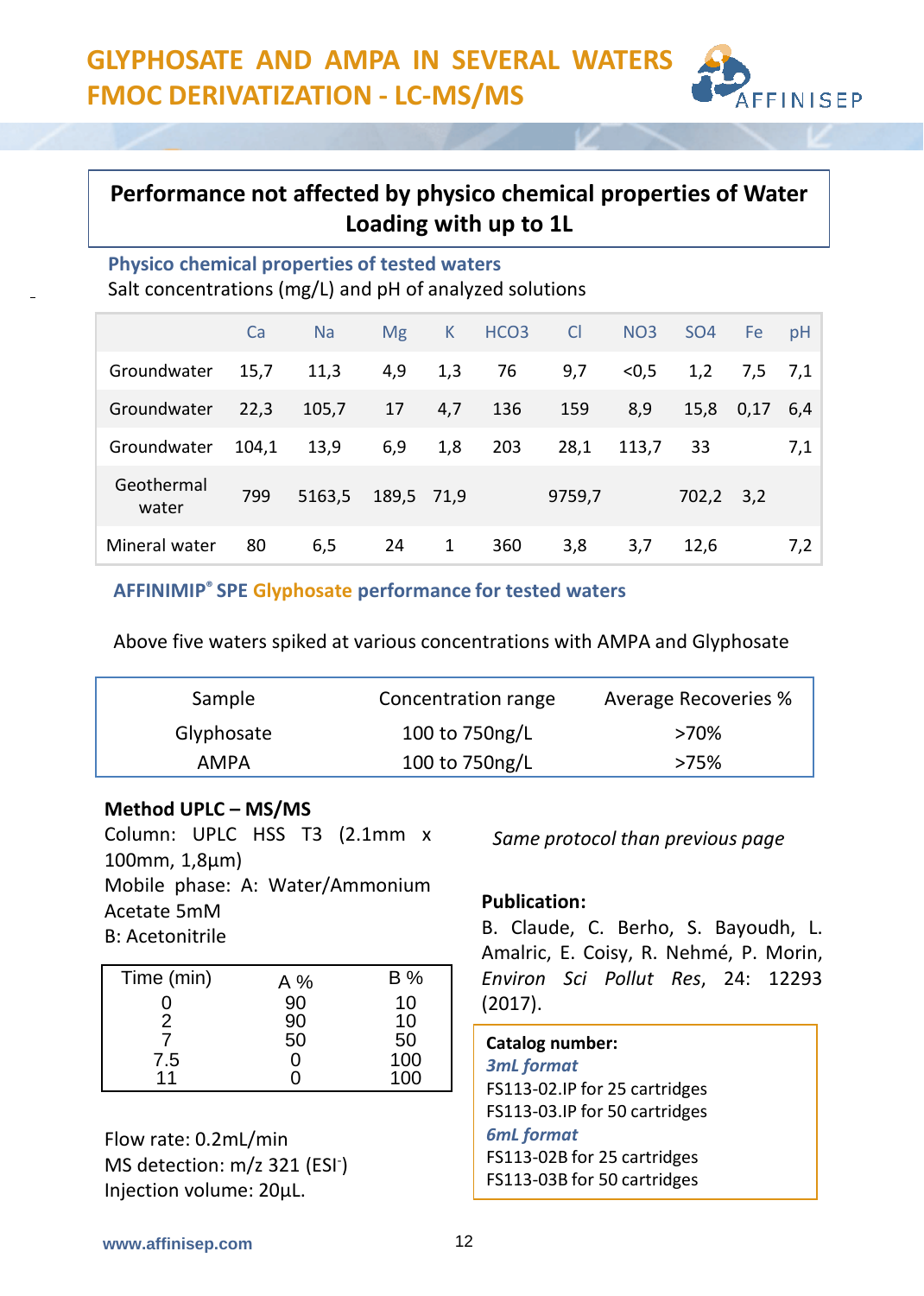#### **MONITORING OF GLYPHOSATE - AMPA WITH A PASSIVE SAMPLER AFFINIMIP® POCIS Glyphosate FFINISEP**



**AFFINIMIP® POCIS Glyphosate**

#### **Passive Sampling with POCIS**

Polar Organic Chemical Integrative Sampler (POCIS) is a passive sampler designed to provide the time weighted average (TWA) concentration of chemicals during a sampling period of several weeks.

**AFFINIMIP®POCIS Glyphosate** enables the sampling of Glyphosate and AMPA in water (Groundwater, geothermal, mineral…).

Then the powder is collected in an empty SPE column for the extraction of Glyphosate and AMPA

#### **PROTOCOL OF EXTRACTION**

**Extraction of collected Glyphosate and AMPA from AFFINIMIP® POCIS Glyphosate with a SPE**

#### **Extraction of the analytes (E)**

HCl solution (100mM) The extraction solution is then evaporated and reconstituted with water prior analysis

#### **RESULTS**

**Laboratory sampling rates estimation for AMPA and glyphosate using the AFFINIMIP® POCIS Glyphosate**

**Sampling rates: 130mL/day/200mg AFFINIMIP® POCIS Glyphosate in agreement with other pesticides in classical POCIS.**



Mineral water (pH = 7) fortified at 500ng/L of AMPA and glyphosate. Concentrations kept constant during whole experiment. Pesticides concentration in the tank, temperature, TOC and conductivity monitored during the experimental period to verify the stability of physico-chemical conditions in water.

#### **Publications:**

Laboratory calibration of a POCIS-like sampler based on molecularly imprinted polymers for glyphosate and AMPA sampling in water, C. Berho, B. Claude, E. Coisy, A. Togola, S. Bayoudh, P. Morin, L. Amalric*, Anal Bioanal Chem* 409: 2029 (2017)

**Catalog number: POCIS-GLY.90.55.A.1 for 1 AFFINIMIP® POCIS Glyphosate POCIS-GLY.90.55.A.10 for 10 AFFINIMIP® POCIS Glyphosate**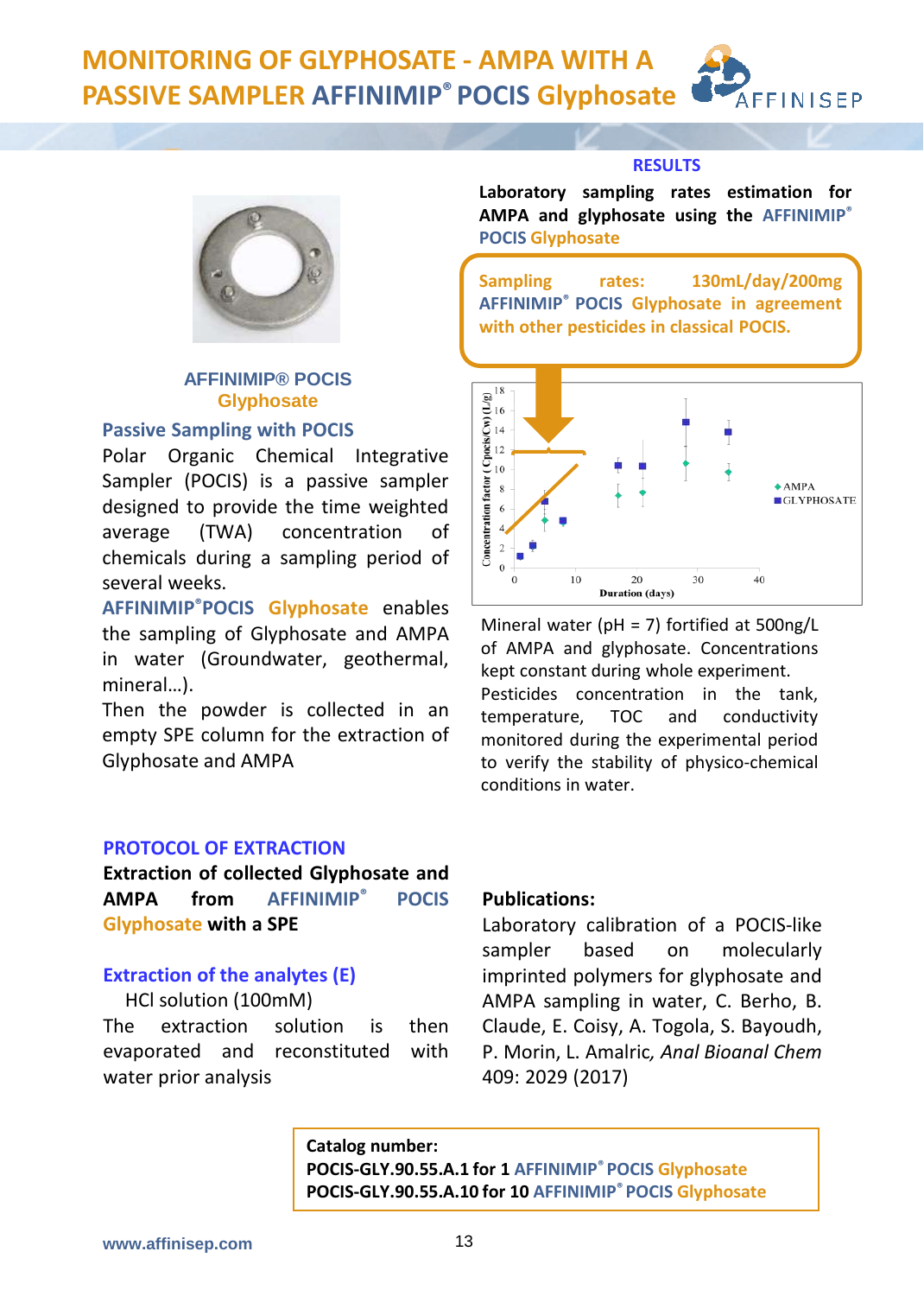

| Analyte              | Q1    | Q <sub>3</sub> | <b>Time</b><br>(ms) | <b>DP</b><br>(V) | EP<br>(V) | <b>CE</b><br>(V) | <b>CXP</b><br>(V) |
|----------------------|-------|----------------|---------------------|------------------|-----------|------------------|-------------------|
| Glyphosate 1         | 168   | 149.8          | 100                 | $-50$            | $-10$     | $-16$            | -9                |
| <b>Glyphosate 2</b>  | 168   | 62.9           | 100                 | $-50$            | $-10$     | $-32$            | $-7$              |
| <b>AMPA1</b>         | 110.1 | 62.8           | 100                 | $-50$            | $-10$     | $-24$            | $-9$              |
| <b>AMPA 2</b>        | 110.1 | 78.8           | 100                 | $-50$            | $-10$     | $-34$            | $-11$             |
| Glufosinate 1        | 179.9 | 63.1           | 100                 | $-50$            | $-10$     | $-58$            | $-9$              |
| <b>Glufosinate 2</b> | 179.9 | 135.8          | 100                 | $-50$            | $-10$     | $-24$            | -9                |

#### Transitions for glyphosate - AMPA and Glufosinate used in water

Table transitions for glyphosate - AMPA and Glufosinate used for complex matrices

| Analyte              | Q <sub>1</sub> | Q <sub>3</sub> | <b>Time</b><br>(ms) | <b>DP</b><br>(V) | <b>EP</b><br>(V) | <b>CE</b><br>(V) | <b>CXP</b><br>(V) |
|----------------------|----------------|----------------|---------------------|------------------|------------------|------------------|-------------------|
| Glyphosate 1         | 168            | 62.9           | 100                 | $-50$            | $-10$            | $-32$            | $-7$              |
| <b>Glyphosate 2</b>  | 168            | 78.9           | 100                 | $-50$            | $-10$            | $-50$            | $-3$              |
| <b>AMPA1</b>         | 110.1          | 62.8           | 100                 | $-50$            | $-10$            | $-24$            | $-9$              |
| <b>AMPA 2</b>        | 110.1          | 78.8           | 100                 | $-50$            | $-10$            | $-34$            | $-11$             |
| <b>Glufosinate 1</b> | 179.9          | 63.1           | 100                 | $-50$            | $-10$            | $-58$            | $-9$              |
| <b>Glufosinate 2</b> | 179.9          | 95.0           | 100                 | $-50$            | $-10$            | $-24$            | -5                |

#### **HPLC Method with LC – MS/MS**

Analysis by HPLC – MS/MS (QTRAP 4000) Column: Acclaim trinity Q1 100mm x 3mm ID  $(3µm)$ Flow rate: 0,5mL/min Injection volume: 20µL.

Mobile phase: gradient with Ammonium formiate 50 mM pH = 2.9 (A) – Acetonitrile  $\blacksquare$ (B)

| Time (min) | % A | % B |
|------------|-----|-----|
|            | 100 | 0   |
| 3          | 100 | ი   |
| 3,2        | 0   | 100 |
| 6,0        | 0   | 100 |
| 6,2        | 100 | 0   |
| 10,2       | 100 |     |
|            |     |     |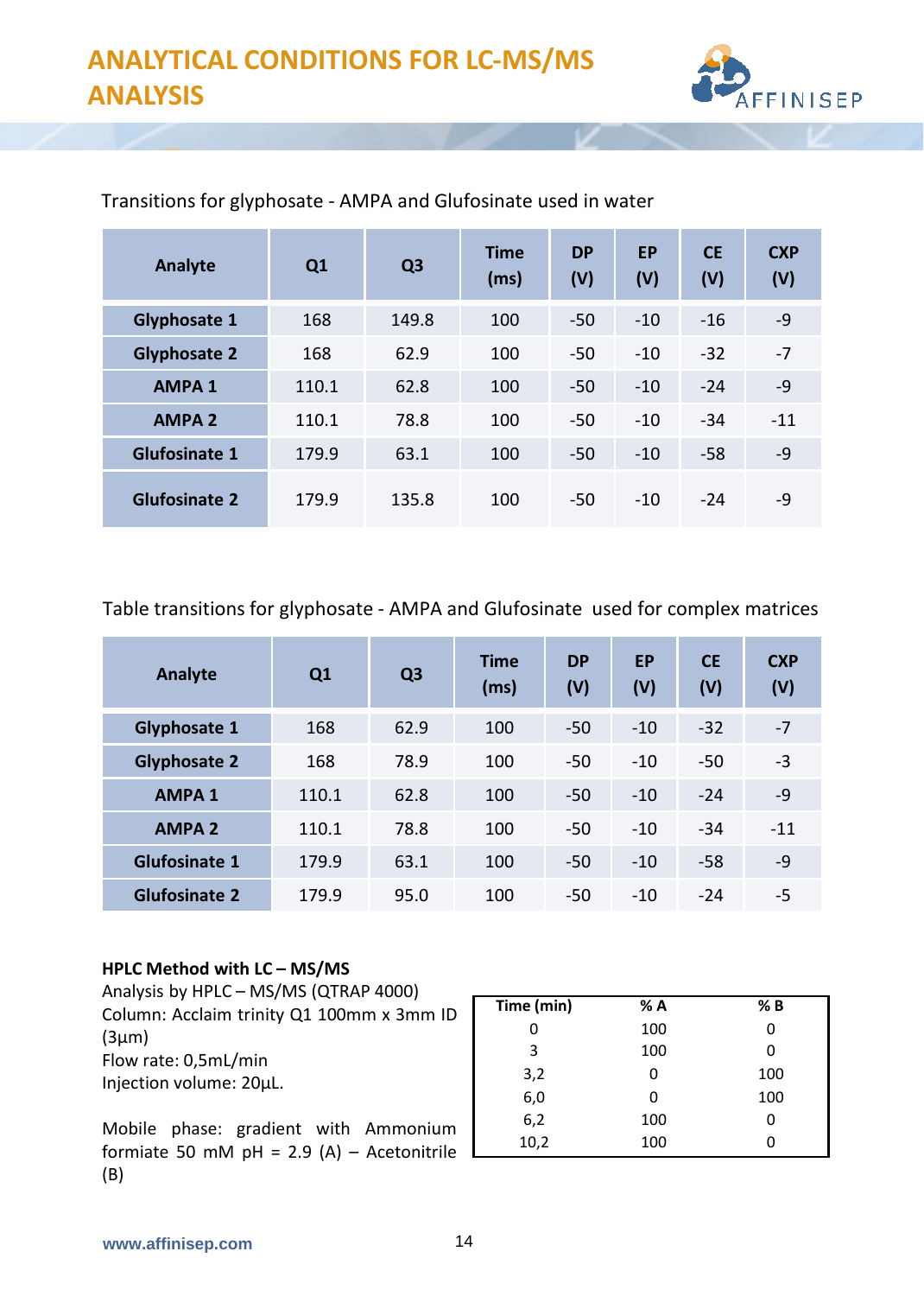

## **AFFINIMIP® SPE– Product list**

| <b>Designation</b>                                     | <b>Definition</b>                                         | Reference                | Nber of<br>units |
|--------------------------------------------------------|-----------------------------------------------------------|--------------------------|------------------|
|                                                        | 3mL Selective SPE cartridges for glyphosate,              | FS113-02.IP              | 25               |
|                                                        | AMPA & Glufosinate                                        | FS113-03.IP              | 50               |
|                                                        | 6mL Selective SPE cartridges for glyphosate,              | FS113-02B                | 25               |
| <b>AFFINIMIP<sup>®</sup> SPE</b><br><b>Glyphosate</b>  | AMPA & Glufosinate                                        | FS113-03B                | 50               |
|                                                        | 6mL Selective SPE cartridges for glyphosate,              | FS113-15-02B             | 25               |
|                                                        | AMPA & Glufosinate - Enhanced performances                | FS113-15-03B             | 50               |
|                                                        | 12mL Selective SPE cartridges for glyphosate,             | FS113-02C                | 25               |
|                                                        | <b>AMPA &amp; Glufosinate</b>                             | FS113-03C                | 50               |
|                                                        |                                                           | POCIS-<br>GLY.90.55.A.1  | 1                |
| <b>AFFINIMIP®</b><br><b>POCIS</b><br><b>Glyphosate</b> | POCIS for the uptake of glyphosate, AMPA &<br>Glufosinate | POCIS-<br>GLY.90.55.A.10 | 10               |
|                                                        |                                                           | POCIS-<br>GLY.90.55.A.50 | 50               |

## **SPE ACCESSORIES – Product list**

| <b>SPE Accessories</b>                           | Designation                               | <b>Definition</b>                                                                | Reference |
|--------------------------------------------------|-------------------------------------------|----------------------------------------------------------------------------------|-----------|
| <b>Manifold</b>                                  | <b>SPE Vaccum Manifold</b>                | 12-port model                                                                    | ACC-MAN1  |
| <b>SPE Adapter &amp;</b><br><b>Reservoir kit</b> | <b>SPE Adapter &amp; Reservoir</b><br>kit | Kit of 12 reservoirs 60ml and<br>adapters for use with 1,3 & 6 mL<br>cartridges  | ACC-AR1   |
| Mini-Vap                                         | Mini<br>Evaporator/Concentrator           | 6 port Mini-Vap<br>Evaporator/Concentrator for use<br>with 1 to 250mL containers | ACC-VAP1  |
| <b>Mini PUMP</b>                                 | Mini vacuum pump                          | Laboport diaphragm vacuum mini<br>pump, 5.5L/min                                 | ACC-PUMP  |
| Vacuum pump trap                                 | SPE Vacuum pump trap kit                  | 1L trap kit                                                                      | ACC-TRAP  |